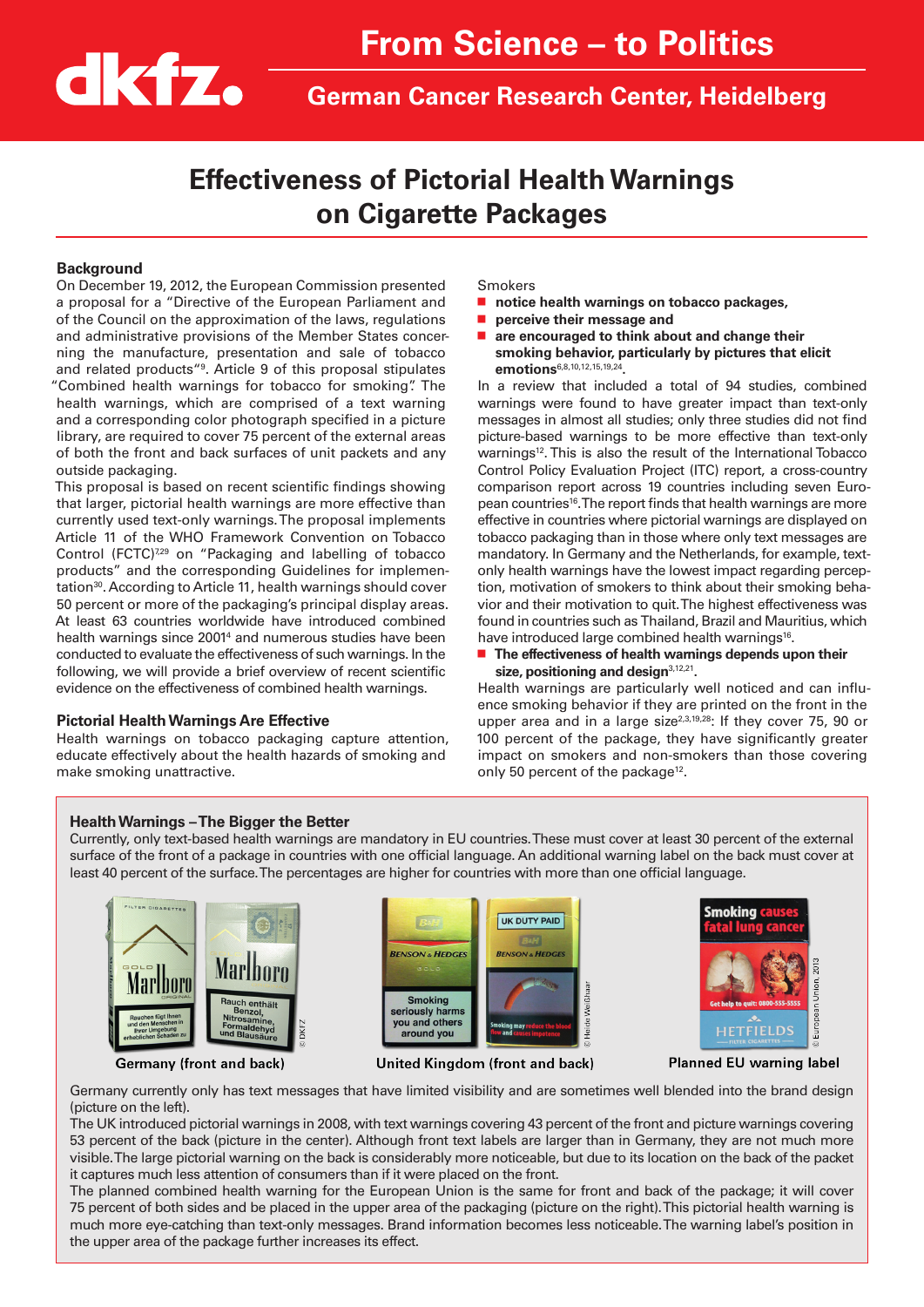■ **Noticeable health warnings comprising text and pictures are better perceived and read more often by smokers than warnings that are purely text-based.** 

This is shown, for example, in a study from Australia, where graphic health warnings were introduced in March 2006<sup>3</sup>. Accordingly, combined warnings are better at communicating the health risks of smoking than text messages $11,26,31$ . Pictures that elicit strong emotions particularly capture consumers' attention<sup>12</sup>.

#### **Effectiveness in Health Education**  ■ **Health warnings convey information.**

Combined health warnings increase smokers' knowledge about the health hazards of smoking<sup>13,14,21,23</sup>. Graphic warnings are better suited than text-only warnings to capture attention, and the communicated information is memorized for a longer time<sup>12,24</sup>. They are a direct and cost-effective means of communication, because they reach every smoker and have a continuous impact as smokers are confronted with a warning message every time they have a packet in their hands<sup>21</sup>. Therefore, health warnings on cigarette packages are an important health education measure.

■ Warning labels reach everybody – including **underprivileged population groups.**

Pictorial warnings are comprehensible even for individuals who rarely or never read anything, because a message in graphic form is more rapidly captured and easier to understand than a text message.

Even those population groups whom health education normally fails to reach will notice pictorial warning messages. Recent studies from the USA show that such warning labels may therefore contribute to reducing health-related social inequality<sup>5,25</sup>.

# **Impact of Pictorial Warning Labels on Youth: Preventing Initiation**

■ Picture health warnings deter youth from starting to **smoke and motivate adolescent smokers to quit.**

Over 90 percent of youth in Canada and the United Kingdom state that pictorial warnings convey important information about smoking and make smoking less attractive for them<sup>12,28</sup>. Almost one third of survey participants aged 11-16 years in the United Kingdom indicated that picture warnings had stopped them from having a cigarette at least once in the last month prior to the survey<sup>19</sup>. Adolescents who already smoke or are experimenting with smoking do smoke fewer cigarettes or tend to think about quitting due to health warnings<sup>12</sup>.

# **Impact of Pictorial Warnings on Adults: Promoting and Maintaining Cessation**

■ Combined warning labels motivate smokers to quit.

A study with participants in Germany has shown that graphic health warnings on cigarette packets lead to a significantly greater motivation to stop smoking than text-only warnings<sup>22</sup>. Smokers from other countries report that warnings have caused them to reduce tobacco use and have increased their readiness to quit and the chances of staying smokefree after quitting1,6,10,12. In Canada, over 40 percent of smokers have been motivated by health warnings to quit smoking; in Australia, picture warnings have supported 62 percent of former smokers in their efforts to quit<sup>13</sup>.

### ■ Combined health warnings that include a quitline

**telephone number can increase the number of calls**3,17**.** In Australia, the number of calls to the quitline doubled in the year that pictorial warnings were introduced. The effect was greater than the one achieved by TV advertising campaigns<sup>18</sup>.

■ Combined warning labels help former smokers to stay **smoke-free.**

A study with former smokers from Australia, Canada, the UK and the USA has shown that health warnings can reduce the odds of a smoking relapse, because they may remind former smokers of the reasons they had for quitting20.

# **Public Support of Picture Warnings**

#### ■ Support of combined health warnings is great.

According to a European survey, 76 percent of those questioned supported introducing combined health warnings – only 19 percent disapproved of it. In Germany, 72 percent of participants would like to see combined warning labels, with the disapproval rate being equally low as across the European Union<sup>27</sup>.

#### ■ Smokers would rather get more than less information **on tobacco packages.**

According to the ITC report<sup>16</sup>, about one third of male smokers would like to get more information about the health risks of smoking on cigarette packets. About half of them are satisfied with the amount of health information currently provided and only twelve percent would prefer to have less information displayed on tobacco packages. In all of the countries where the survey was conducted, the percentage of smokers wishing for more health information was greater than those wishing for less information. Only in the Netherlands, which had only text-based health warnings when the survey was taken, considerably more smokers were against adding more information.

# **Conclusion**

Large pictorial health warnings are an effective means of tobacco prevention, because they

- prevent young people from taking up smoking,
- motivate smokers to quit smoking,
- **prevent relapse in former smokers.**

Therefore, pictorial health warnings help to reduce tobacco use and contribute, in the long term, to reducing tobaccorelated morbidity and mortality and hence to improving public health.

#### **Publisher's Information**

© 2013 German Cancer Research Center (DKFZ), Heidelberg Authors: Dipl.-Biol. Sarah Kahnert, Dr. Katrin Schaller, Dr. Martina Pötschke-Langer Translation: Stefanie von Kalckreuth Funding provided by Klaus Tschira Foundation

Responsible for the content: Dr. Martina Pötschke-Langer German Cancer Research Center (Deutsches Krebsforschungszentrum, DKFZ) Unit Cancer Prevention and WHO Collaborating Centre for Tobacco Control Im Neuenheimer Feld 280, D-69120 Heidelberg, Germany Fax: +49 6221 42 30 20, E-mail: who-cc@dkfz.de

Suggested citation: German Cancer Research Center (ed.) Effectiveness of Pictorial Warnings on Cigarette Packages, Heidelberg, 2013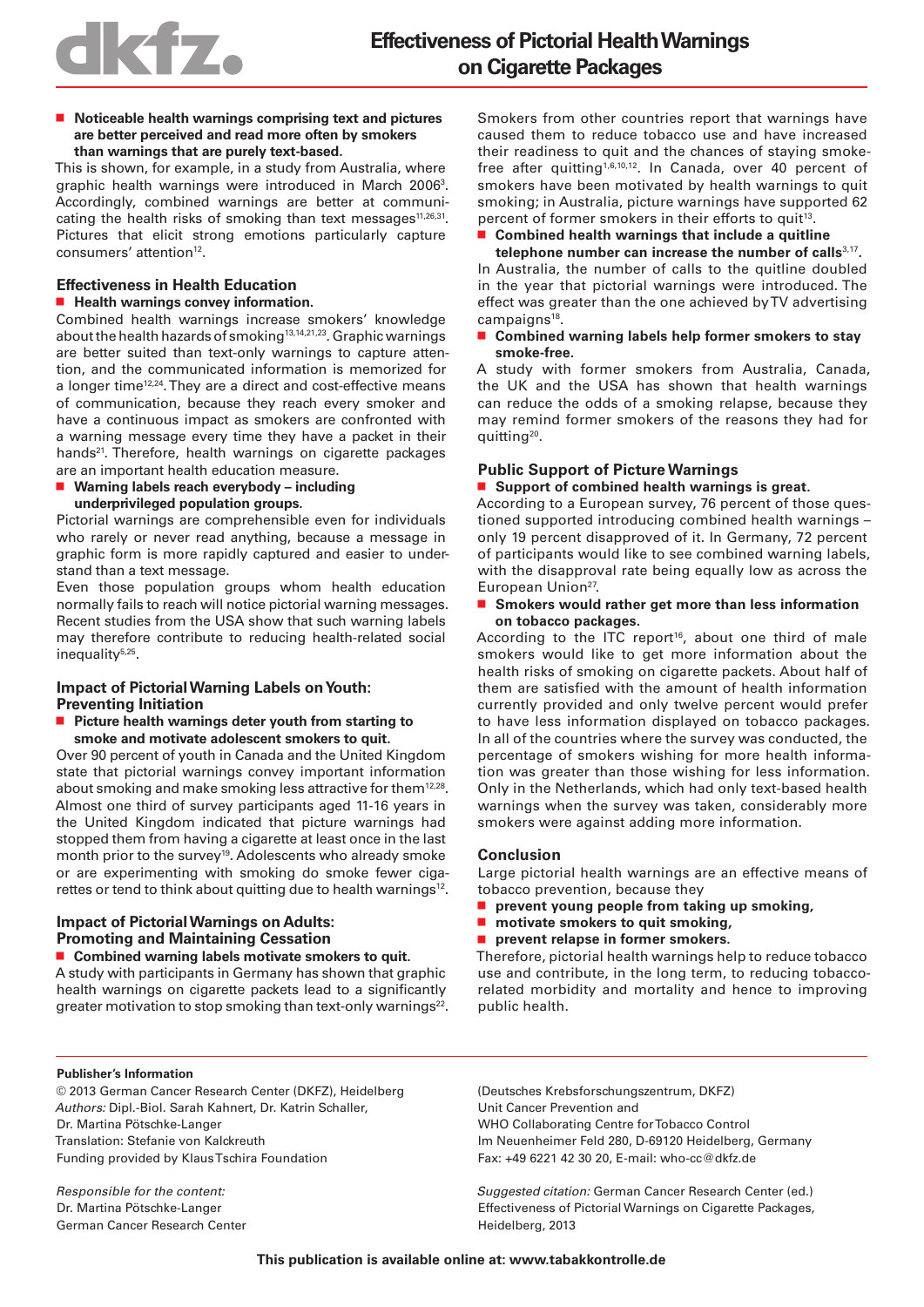# **Effectiveness of Pictorial Health Warnings on Cigarette Packages**

# **Literature**

- (1) Azagba S & Sharaf MF (2012) The Effect of Graphic Cigarette Warning Labels on Smoking Behavior: Evidence from the Canadian Experience. Nicotine & tobacco research : official journal of the Society for Research on Nicotine and Tobacco
- (2) Bansal-Travers M, Hammond D, Smith P & Cummings KM (2011) The impact of cigarette pack design, descriptors, and warning labels on risk perception in the U.S. American journal of preventive medicine 40: 674-682
- (3) Borland R, Wilson N, Fong GT, Hammond D, Cummings KM, Yong HH, Hosking W, Hastings G, Thrasher J & McNeill A (2009) Impact of graphic and text warnings on cigarette packs: findings from four countries over five years. Tobacco control 18: 358-364
- (4) Canadian Cancer Society (2012) Cigarette Package Health Warnings. International Status Report. Third edition, http://www.cancer.ca/Canada-wide/About%20us/Media%20centre/CW-Media%20releases/CW-2012/International%20Warnings%20report.aspx?sc\_lang=en (accessed on 18 January 2013)
- (5) Cantrell J, Vallone D, Thrasher J, Nagler R, Feirman S, Muenz L, He D & Viswanath K (2013) Impact of Tobacco-Related Health Warning Labels across Socioeconomic, Race and Ethnic Groups: Results from a Randomized Web-Based Experiment. PLoS ONE 8: e52206
- (6) Centers for Disease Control and Prevention (CDC) (2011) Cigarette package health warnings and interest in quitting smoking – 14 countries, 2008-2010. MMWR. Morbidity and mortality weekly report 60: 645-651
- (7) Deutsches Krebsforschungszentrum (2011) Perspektiven für Deutschland: Das Rahmeinübereinkommen der WHO zur Eindämmung des Tabakgebrauchs. WHO Framework Convention on Tobacco Control (FCTC). Deutsches Krebsforschungszentrum (DKFZ), Heidelberg http://www.dkfz.de/de/tabakkontrolle/ download/Publikationen/sonstVeroeffentlichungen/Das\_Rahmenuebereinkommen\_der\_WHO\_zur\_Eindaemmung\_des\_Tabakgebrauchs\_FCTC.pdf (accessed on 18 January 2013)
- (8) European Commission (2009) Survey on Tobacco. Analytical report. Flash Eurobarometer 253 The Gallup Organisation
- (9) European Commission (2013) Proposal for a Directive of the European Parliament and the Council on the approximation of the laws, regulations and administrative provisions of the Member States concerning the manufacture, presentation and sale of tobacco and related products. http://ec.europa.eu/health/ tobacco/docs/com\_2012\_788\_en.pdf (accessed on 18 January 2013)
- (10) Fathelrahman AI, Omar M, Awang R, Cummings KM, Borland R & Bin Mohd Samin AS (2010) Impact of the new Malaysian cigarette pack warnings on smokers' awareness of health risks and interest in quitting smoking. International journal of environmental research and public health 7: 4089-4099
- (11) Fong GT, Hammond D, Jiang Y, Li Q, Quah AC, Driezen P & Yan M (2010) Perceptions of tobacco health warnings in China compared with picture and text-only health warnings from other countries: an experimental study. Tobacco control 19 Suppl 2: i69-77
- (12) Hammond D (2011) Health warning messages on tobacco products: a review. Tobacco control 20: 327-337
- (13) Hammond D, Fong GT, Borland R, Cummings KM, McNeill A & Driezen P (2007) Text and graphic warnings on cigarette packages: findings from the international tobacco control four country study. American journal of preventive medicine 32: 202-209
- (14) Hammond D, Fong GT, McNeill A, Borland R & Cummings KM (2006) Effectiveness of cigarette warning labels in informing smokers about the risks of smoking: findings from the International Tobacco Control (ITC) Four Country Survey. Tobacco control 15 Suppl 3: iii19-25